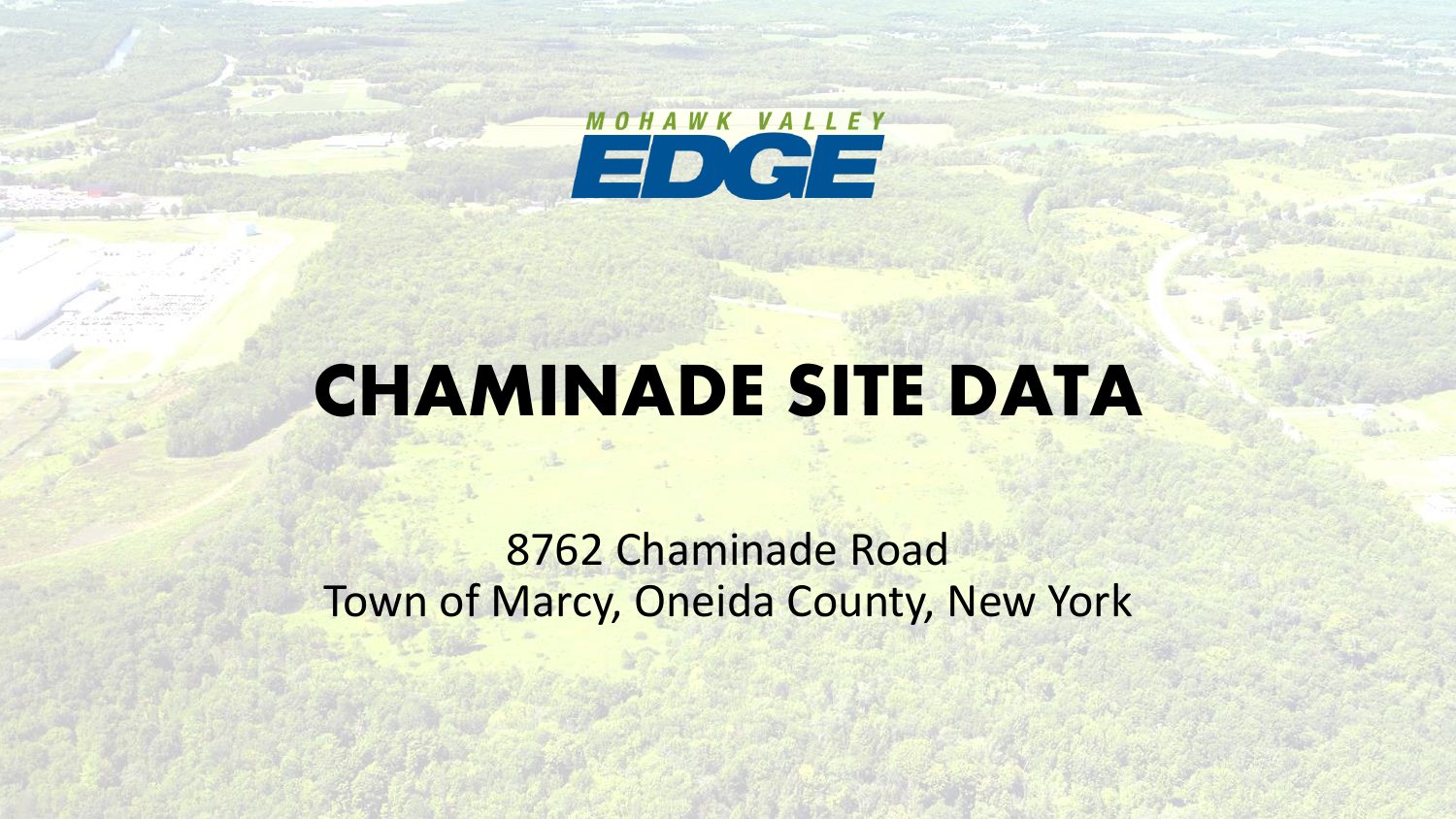| <b>Site Name:</b>                                         | <b>Chaminade Industrial Park Site</b>                                                                                                                               |                                                                                                               |  |
|-----------------------------------------------------------|---------------------------------------------------------------------------------------------------------------------------------------------------------------------|---------------------------------------------------------------------------------------------------------------|--|
| <b>Site Address</b>                                       | 8761 Chaminade Road, Marcy, NY 13403<br>Oneida County, part of Utica - Rome MSA                                                                                     |                                                                                                               |  |
| <b>Property Owner</b>                                     | 3661 Marcy LLC<br>258 Genesee St. 2nd Floor<br>Utica, NY 13502<br>(315) 733-4611<br>Attn: William Gaetano and Brian Gaetano                                         |                                                                                                               |  |
| <b>LAT/LON Coordinates:</b>                               | 43° 10' 41.04" N<br>75° 18′ 24.83″ W                                                                                                                                |                                                                                                               |  |
| Site Contact Person (person that can answer<br>questions) | <b>Christian Mercurio</b><br>Vice President - Planning &<br>Development<br><b>Mohawk Valley EDGE</b><br>584 Phoenix Dr.<br>Rome, NY 13441<br>https://www.mvedge.org | Robert Lambe<br>Economic Development Coordinator,<br>Town of Marcy<br>801 Paul Becker Road<br>Marcy, NY 13403 |  |
| <b>Contact Person Contact Details:</b>                    | (315) 338-0393<br>cmercurio@mvedge.org                                                                                                                              | (315) 768-4800 X230<br>Robert.lambe@townofmarcy.org                                                           |  |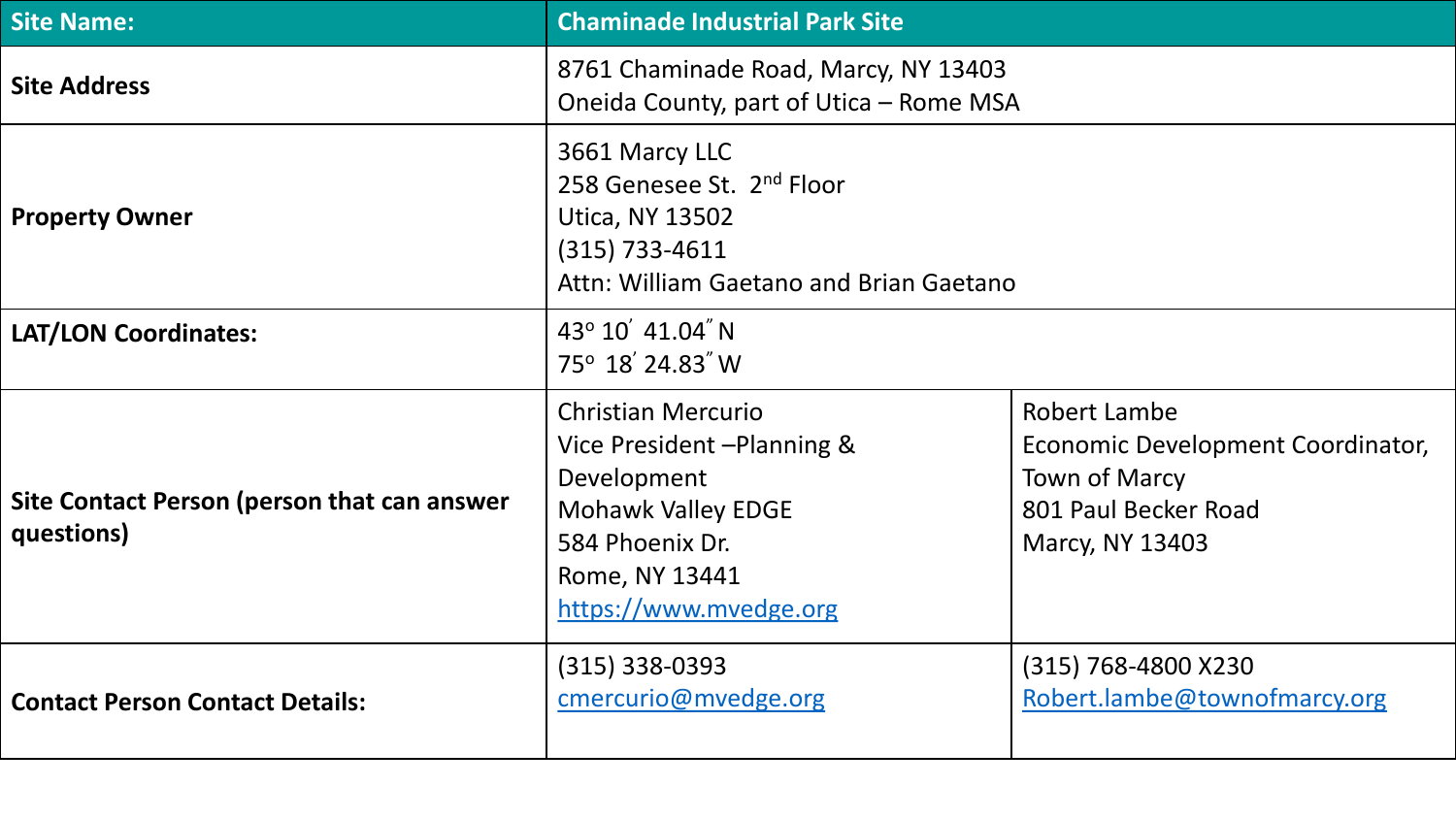|                                                   | <b>Electric/Natural Gas</b>                                                                                                                                                                                                      | <b>Water</b>                                                                                                                                                                                            | Sewer                                                                                                                                                                                                                                                                               |
|---------------------------------------------------|----------------------------------------------------------------------------------------------------------------------------------------------------------------------------------------------------------------------------------|---------------------------------------------------------------------------------------------------------------------------------------------------------------------------------------------------------|-------------------------------------------------------------------------------------------------------------------------------------------------------------------------------------------------------------------------------------------------------------------------------------|
| Name: Utility Provider                            | <b>National Grid</b>                                                                                                                                                                                                             | Mohawk Valley Water Authority (MVWA)                                                                                                                                                                    | Town of Marcy                                                                                                                                                                                                                                                                       |
| <b>Contact Information Phone</b><br>Number/Email) | Brian Anderson, CEcD<br><b>Regional Economic Development</b><br>Manager<br>300 Erie Blvd West, C-3<br>Syracuse, NY 13202<br>(315) 439-2009 cell<br>(315) 428-5140 work<br>Brian.Anderson@nationalgrid.com<br>www.Shovelready.com | Pat Becher, Executive Director<br><b>MVWA</b><br>One Kennedy Plaza<br>Utica, NY 13502<br>(315) 792-0301<br>Pbecher@mvwa.com<br>https://www.mvwa.us<br>https://www.mvwa.us/WaterQuality/202<br>0AWQR.pdf | Richard Quigley, Sewer Dept.<br><b>Town of Marcy Municipal Building</b><br><b>Town Hall</b><br>8801 Paul Becker Road<br>Marcy, NY 13403<br>Phone: (315) 768-4800 ext. 234<br>marcypwa@townofmarcy.org<br>https://townmarcy.digitaltowpath.org:10019/<br>content/Departments/View/11 |
| Name                                              |                                                                                                                                                                                                                                  |                                                                                                                                                                                                         | Oneida County Water Quality & Pollution<br>Control                                                                                                                                                                                                                                  |
| <b>Contact Information Phone</b><br>Number/Email  |                                                                                                                                                                                                                                  |                                                                                                                                                                                                         | <b>KARL E. SCHRANTZ, PE</b><br>Commissioner<br>Oneida County Water Quality & Pollution<br>Control<br>51 Leland Ave., P.O. Box 442<br>Utica, NY 13503-0442<br>P: (315) 798-5656<br>F: (315) 724-9812<br>kschrantz@ocgov.net<br>https://ocgov.net/oneida/wpc                          |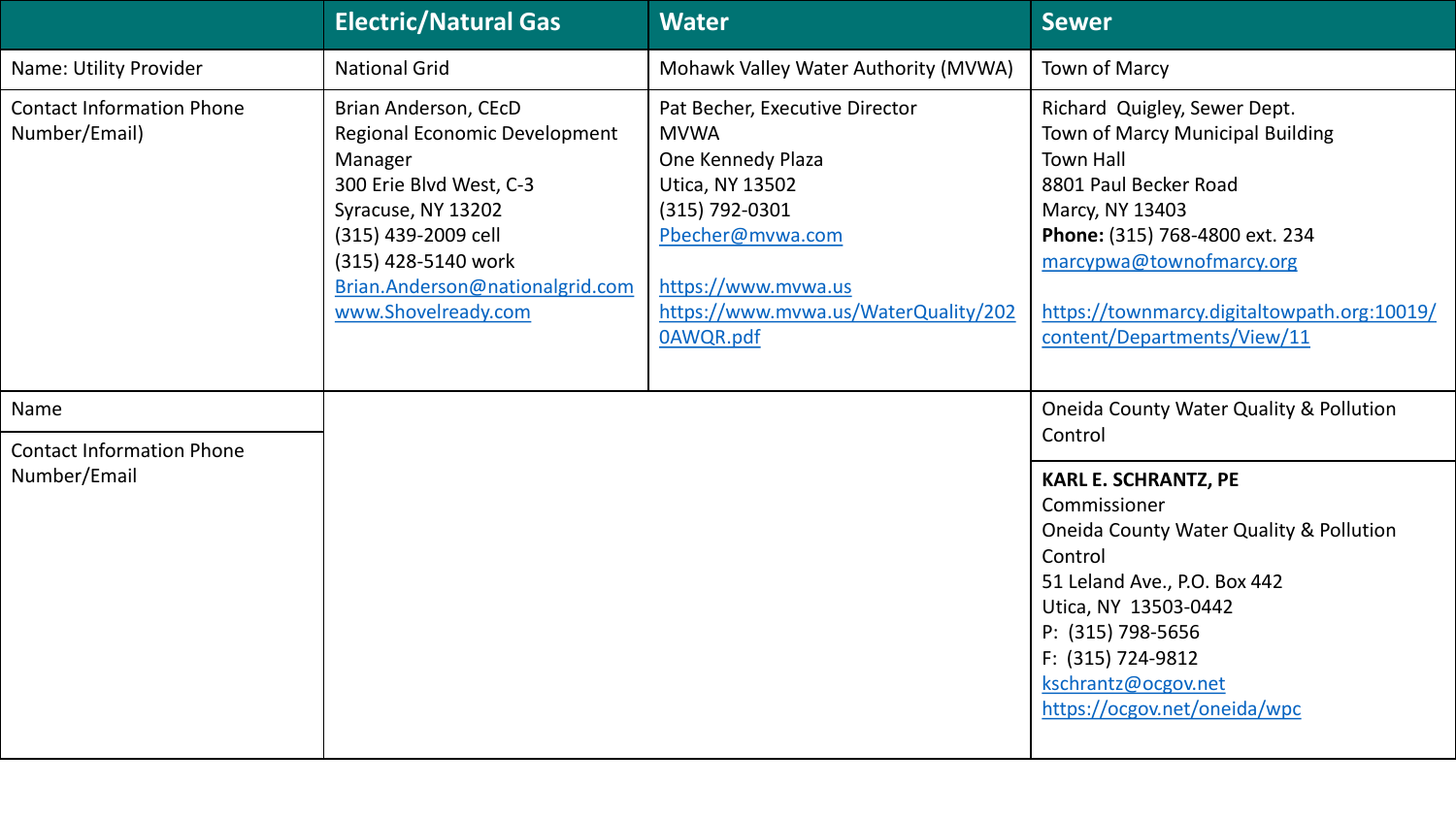| <b>Category</b> | <b>Fundamentals</b>                                                                                                                                                                                                                                                                                                                                                                                                                                                                                                                                                                                                                                                                                                                                                                                                                                                                                                                                                                                                                                                                                                                                                                                                                                                                                                                                                                                                                                                                                                                                                                                                                                                                                                                  |  |  |
|-----------------|--------------------------------------------------------------------------------------------------------------------------------------------------------------------------------------------------------------------------------------------------------------------------------------------------------------------------------------------------------------------------------------------------------------------------------------------------------------------------------------------------------------------------------------------------------------------------------------------------------------------------------------------------------------------------------------------------------------------------------------------------------------------------------------------------------------------------------------------------------------------------------------------------------------------------------------------------------------------------------------------------------------------------------------------------------------------------------------------------------------------------------------------------------------------------------------------------------------------------------------------------------------------------------------------------------------------------------------------------------------------------------------------------------------------------------------------------------------------------------------------------------------------------------------------------------------------------------------------------------------------------------------------------------------------------------------------------------------------------------------|--|--|
| Proximity       | Site is in town of Marcy, NY; closest city: Utica, NY, within 5 miles<br>$\bullet$<br>Utica – Rome MSA pop. 309,383 (2020) (+3.4% from 2010)<br>Site is within 53 minutes of Syracuse Hancock Int'l Airport and 1:26 hour drive from Albany Int'l Airport.<br>$\bullet$<br>Griffiss Airport (General Aviation Airport) in Rome, NY is 18 minutes from Marcy Nanocenter Site<br>Site is adjacent to major state highways and is within 12 minutes (7.2 miles of I-90 exist in Utica)<br>$\bullet$<br>Adjacent land uses include:<br>• Walmart Distribution Center (1.2 M SF) – is located south of the subject site along Chaminade Road between NYS Route 291 and<br>Old River Road (County Route 88)<br>An apartment complex is located west of the project (former convent) and other residential uses to the northwest and northeast of<br>the site<br>Additional Housing is scattered, there is no singular large development, and not considered proximal to the site.<br>$\bullet$<br>An active rail line is northwest of the site (MA&N Short line spur)<br>NYS Department of Corrections (Midstate Correctional Facility) is to the east<br>Directly surrounding site are agricultural lands<br>An automotive recycling and parts yard is located 1,000 ft. to the west of the site from Chaminade Road<br>Mohawk Adirondack & Northern (MA&N) Railroad has rail spur (short-line rail line that extends from Utica Yard and runs next to<br><b>Chaminade Site</b><br>MA&N Utica Yard is less than 10 minutes from site and is the interchange point with CSX Transportation and is an active 3T transload<br>$\bullet$<br>facility and terminal operation with 5x/week minimum and on-demand, as needed switching services. |  |  |
| Plot            | Total site consists of two-tax parcels (216.20 + acres) and (38.0 + acres) of which 171-acres is slated to be the Industrial Park Site<br>$\bullet$<br>Site can support 1.0 million Square Feet of light assembly/warehousing within the 171-acre industrial site<br>$\bullet$<br>Owner is a willing seller of all or a portion of the site<br>$\bullet$<br>Plot shape – generally rectangular, Generally flat (nominal leveling required)<br>$\bullet$<br>Topographically the project site is nearly level sloping away from the apex along Chaminade Road at an elevation of 640-ft (north) to an<br>elevation of 560-ft. (south)                                                                                                                                                                                                                                                                                                                                                                                                                                                                                                                                                                                                                                                                                                                                                                                                                                                                                                                                                                                                                                                                                                  |  |  |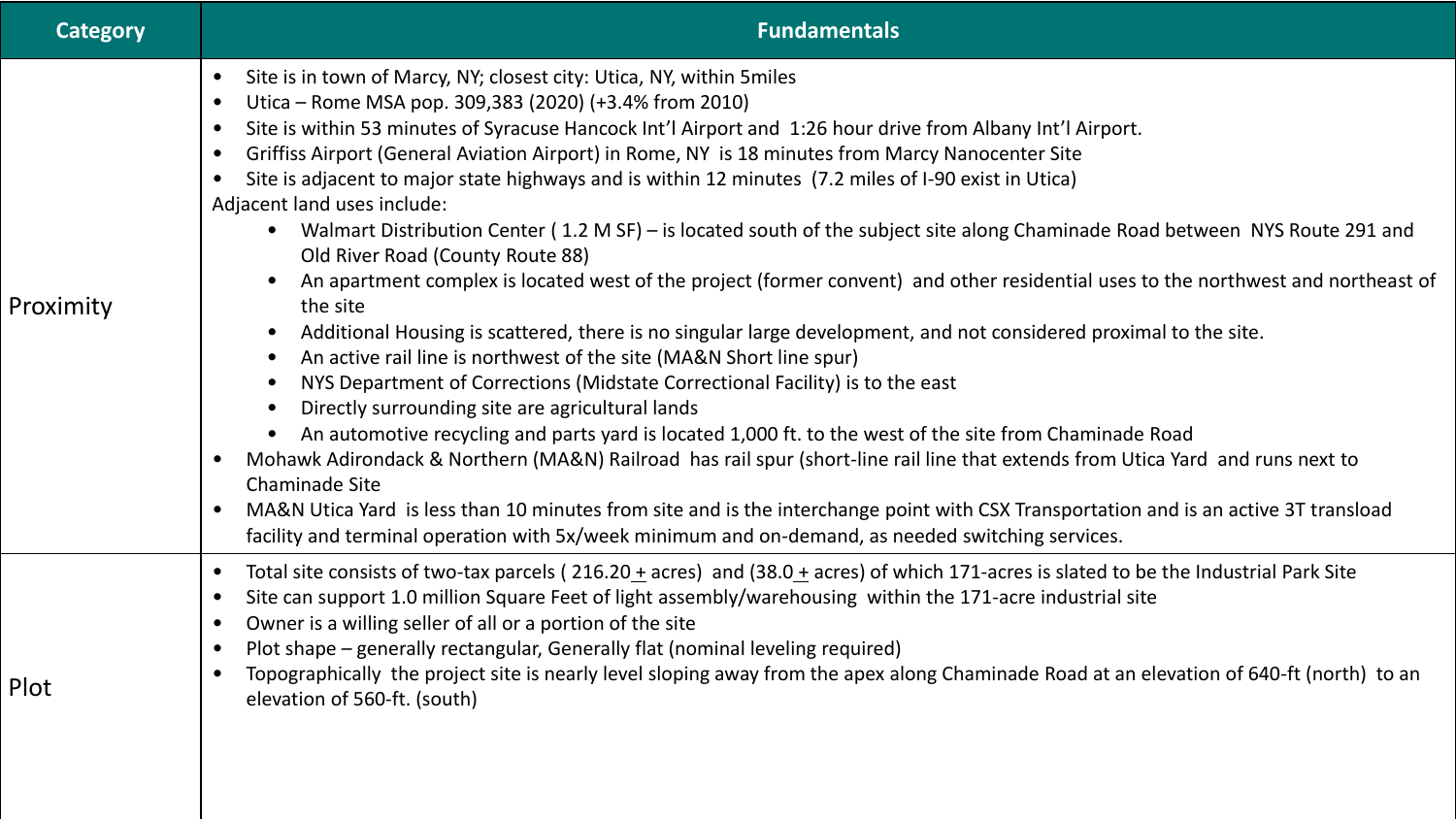| <b>Category</b> | <b>Fundamentals</b>                                                                                                                                                                                                                                                                                                                                                                                                                                                                                                                                                                                                                                                                                                                                              |
|-----------------|------------------------------------------------------------------------------------------------------------------------------------------------------------------------------------------------------------------------------------------------------------------------------------------------------------------------------------------------------------------------------------------------------------------------------------------------------------------------------------------------------------------------------------------------------------------------------------------------------------------------------------------------------------------------------------------------------------------------------------------------------------------|
| Zoning          | Site has been zoned Planned Development by Town Board in 2019<br>$\bullet$<br>Subdivision is not required, but dependent on Project Emporium's overall requirements<br>$\bullet$<br>Any height requirements would be set by Planned Development Zoning<br>Zoning Density ratios would be set by Planned Development<br>No specific or limiting light or noise ordinances                                                                                                                                                                                                                                                                                                                                                                                         |
| Ownership       | Cost of the site per/acre: approximately \$10,000/acre<br>$\bullet$<br>Currently site is vacant/greenfield<br>$\bullet$<br>Site was formerly a Catholic Convent owned by the Syracuse Catholic Diocese and includes a large tract of agricultural<br>lands (convent was converted to apartments by owner's family) and vacant lands have remained undisturbed<br>Total site consists of two-tax parcels ( $216.20 + \text{acres}$ ) and (38.0 + acres) of which 171-acres is slated to be the Industrial<br>Park Site<br>Underlying fee is owned by a 3361 Marcy LLC who is working with Town of Marcy on development of an Industrial Park<br>for this site<br>Landowners are willing to consider sale or lease, focus on sale.<br><b>Property Map attached</b> |
| Timing          | Site would require final Zoning change as proposed from RA to PD (proposed in Full EAF)<br>$\bullet$<br>SEQRA completed based on an assumed 1 million SF distribution center as baseline project<br>Applicant would need to submit application to Planning Board for Final Site Plan Review.                                                                                                                                                                                                                                                                                                                                                                                                                                                                     |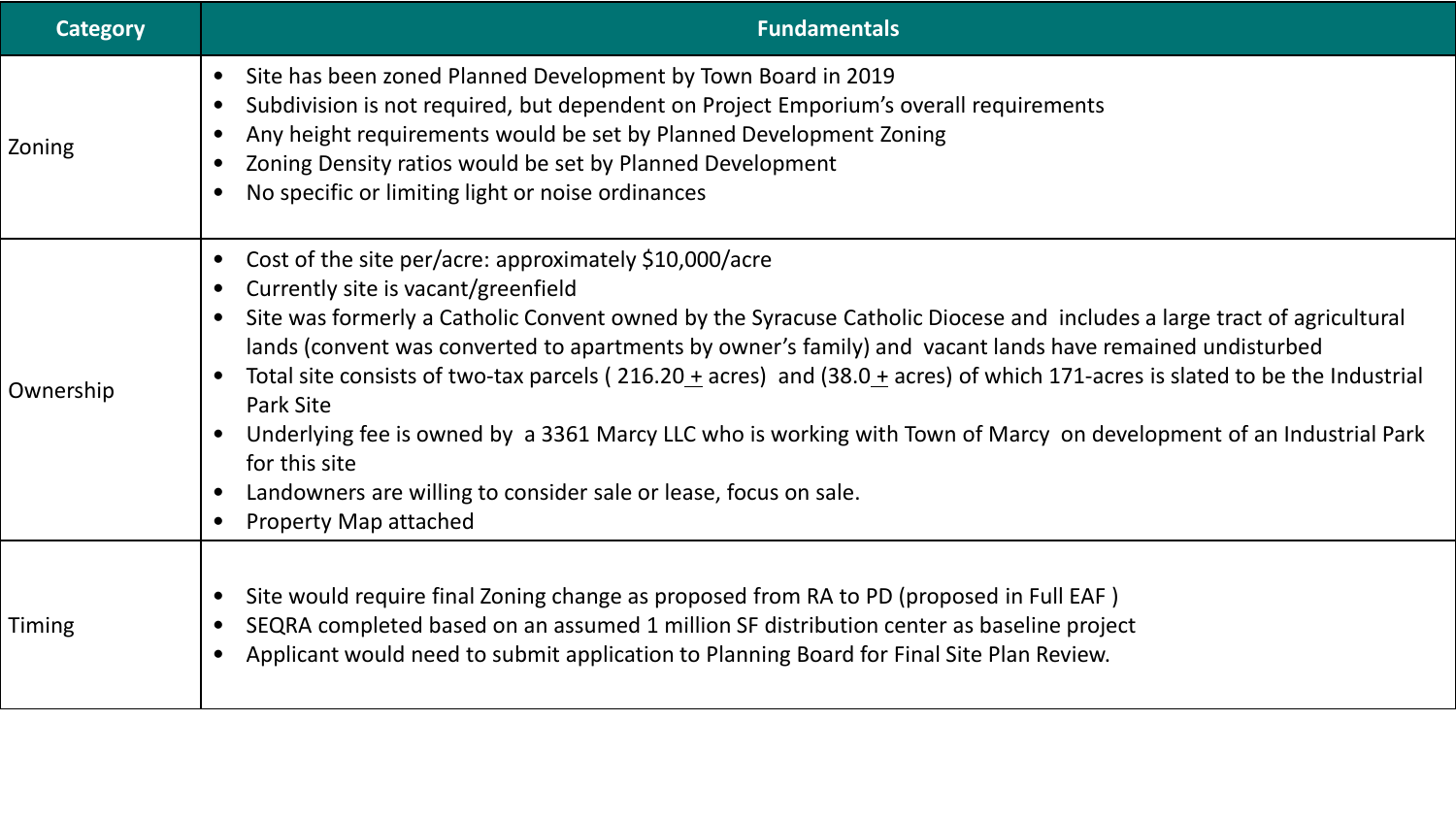## **Utility Infrastructure**

| Electrical &<br>Interconnection | EDIC; PORTER; CAVANAUGH; STITTVILLE are National Grid owned substations proximal to Chaminade site<br>$\bullet$<br>Extension of a 46-kV sub-Transmission feeder, with a 9,200 LF electric service from Old River Road east of Chaminade Road to the project site<br>$\bullet$<br>would be required.<br>We assume that Project Emporium would own the substation on its site.<br>$\bullet$<br>Site has minimum of 2.8 MW of power up to 5.0 MW of power requirements. An additional study would be required to assess ability to support<br>$\bullet$<br>240 MW at full build out or whether an additional upgrade is required for the project site<br>Marcy sits at the epicenter of the entire Upstate New York power grid<br>$\bullet$<br>Electric markets in New York are de-regulated, supply costs will fluctuate with market conditions<br>$\bullet$<br>National Grid discounts delivery costs, and with estimated supply costs pricing ranges from mid to high \$0.04/kwh (Dec 2021)<br>$\bullet$<br>New York State expects to have 70% renewable energy in place by 2030; and 100% by 2040 Combined with the existing baseline of renewable<br>$\bullet$<br>facilities in New York, the current pipeline of renewables already under contract and in development projects will power 50% of New York<br>State's electricity once operational. As an example, NYS has invested \$1.5 Billion in 20 Large-Scale Renewable Energy Projects Upstate and up to<br>\$200 Million in Port Infrastructure to Make New York the Nation's Offshore Wind Hub<br>Additional Electrical information is best procured via National Grid's representative: Brian Anderson (contact information provided)<br>$\bullet$ |
|---------------------------------|----------------------------------------------------------------------------------------------------------------------------------------------------------------------------------------------------------------------------------------------------------------------------------------------------------------------------------------------------------------------------------------------------------------------------------------------------------------------------------------------------------------------------------------------------------------------------------------------------------------------------------------------------------------------------------------------------------------------------------------------------------------------------------------------------------------------------------------------------------------------------------------------------------------------------------------------------------------------------------------------------------------------------------------------------------------------------------------------------------------------------------------------------------------------------------------------------------------------------------------------------------------------------------------------------------------------------------------------------------------------------------------------------------------------------------------------------------------------------------------------------------------------------------------------------------------------------------------------------------------------------------------------------------------------------------------------------------------|
| Water                           | The Mohawk Valley Regional Water Authority (MVWA) is the public utility provider for region's water supply - http://www.mvwa.us/index.aspx<br>$\bullet$<br>Primary Water Source is Hinckley Reservoir - located 18 miles north of Utica-primary regional water source<br>$\bullet$<br>MVWA has legal rights to 48.5 MGD from Hinkley Reservoir. In 2020, MVWA treated an average of 17.4 MGD (highest water produced in a<br>$\bullet$<br>single day was 21.4 MGD in 2020). MVWA has covered tank storage capacity with 12 MGD of enclosed storage capacity that is connected to<br>water transmission mains<br>MVWA Water Treatment Plant has 32 MGD treatment capacity, located two miles from Hinckley<br>$\bullet$<br>12"-water main owned by the Mohawk Valley Water Authority (MVWA) is located off Chaminade Road (south of site)<br>$\bullet$<br>Available fire flow from 12" water main is 2,061 gpm @ 20 psi residual pressure<br>$\bullet$<br>MVWA adopted a discounted tiered rate structure for large industrial accounts (effective January 1, 2019) with two water rate tiers:<br>$\bullet$<br>Standard Tier 1 Rate is based on water consumption for initial 1.5 MGPD (547,500,000 annual consumption)<br>Discounted Tier 2 Rate is based on all water consumption > 1.5 MGPD (all usage that exceeds Standard Tier 1 of 547,500,000 annually)<br>$\bullet$                                                                                                                                                                                                                                                                                                                                    |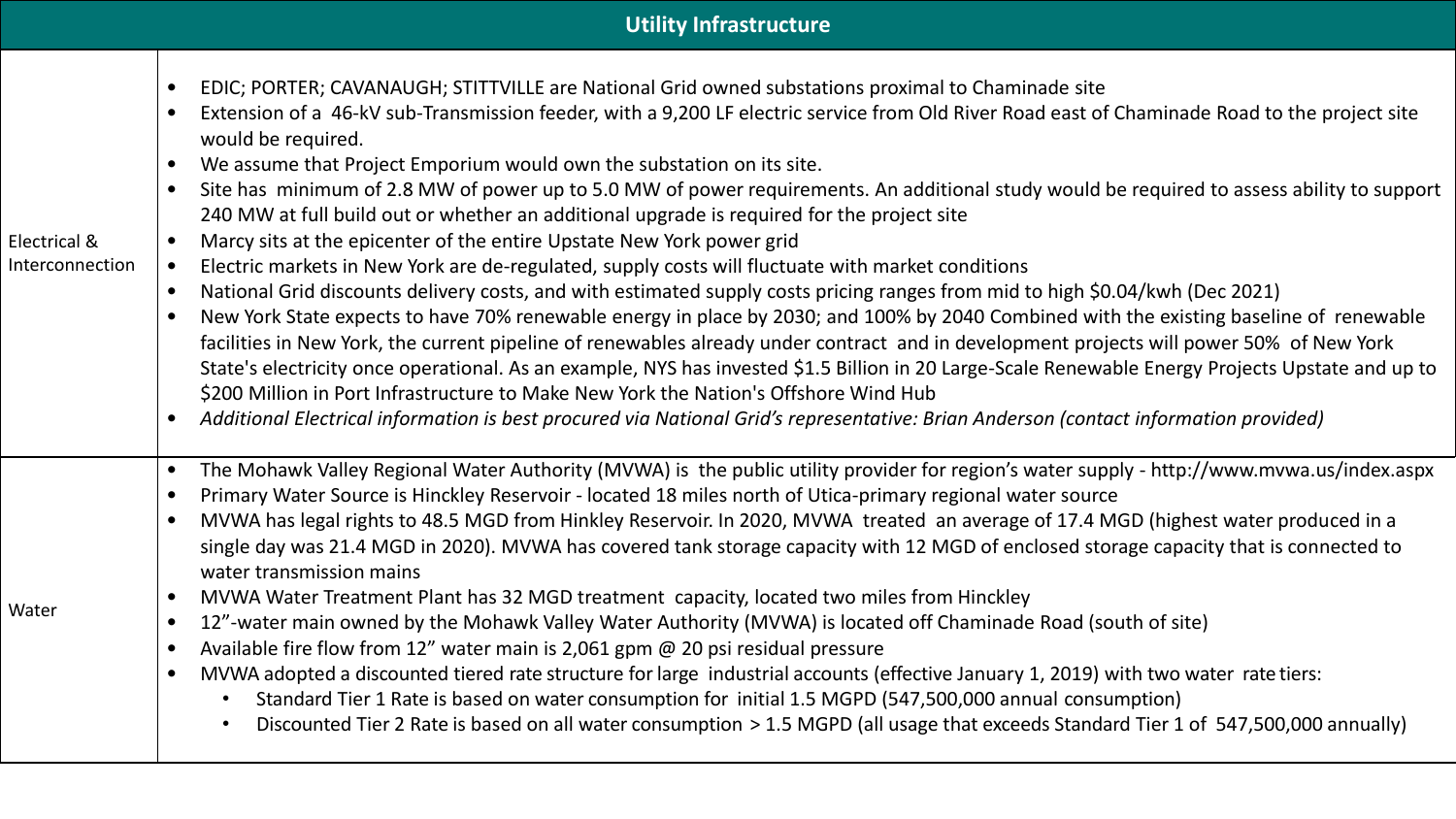|                    | <b>Utility Infrastructure</b>                                                                                                                                                                                                                                                                                                                                                                                                                                                                                                                                                                                                                                                                                                                                                                                                                                                                                                                                                                                                                                                  |
|--------------------|--------------------------------------------------------------------------------------------------------------------------------------------------------------------------------------------------------------------------------------------------------------------------------------------------------------------------------------------------------------------------------------------------------------------------------------------------------------------------------------------------------------------------------------------------------------------------------------------------------------------------------------------------------------------------------------------------------------------------------------------------------------------------------------------------------------------------------------------------------------------------------------------------------------------------------------------------------------------------------------------------------------------------------------------------------------------------------|
| <b>Natural Gas</b> | Existing gas line is present on Chaminade Rd, however depending on usage, a possible gas main upgrade would extend 9,500<br>$\bullet$<br>LF from Old River Road East of Chaminade Road to project site                                                                                                                                                                                                                                                                                                                                                                                                                                                                                                                                                                                                                                                                                                                                                                                                                                                                         |
| Wastewater         | Karl Schrantz, PE, Commissioner Oneida County Walter Pollution Control Department,<br>$\bullet$<br>Site resides within the service area of the Town of Marcy's municipal sanitary system<br>$\bullet$<br>Sewer would need to be extended several hundred feet further up Chaminade Rd. There is currently sewer service to the<br>$\bullet$<br>apartment complex at 8661 Chaminade Rd.<br>Extension of sewer would be gravity fed comprised of 4" to 8" SDR PVC main<br>$\bullet$<br>Town sewer connects to County Interceptors that extends to the Oneida County Water Quality and Water Pollution Control<br>$\bullet$<br>Plant in Utica with 55 MGD of treatment capacity during dry weather events and 111 MGD during wet weather events<br>County/Town have considered establishing Tiered Rate structure to discount cost on sewer load in excess of 1.0 MGD in sewer<br>$\bullet$<br>usage.<br>County funded a five-year \$314 million capital program that includes expansion of its wastewater Pollution Control Plant<br>(WPCP), with anticipated completion in 2022 |
| Fiber              | Multiple internet/telecom providers available (Verizon, Level 3, Northland Communications, Spectrum)<br>- 0<br>The telecommunication fiber would extend overhead (aerial route to utilize existing overhead poles) 4,000 LF from<br>- 0<br>intersection of Old River Road/Chaminade Road to the proposed site.                                                                                                                                                                                                                                                                                                                                                                                                                                                                                                                                                                                                                                                                                                                                                                 |

-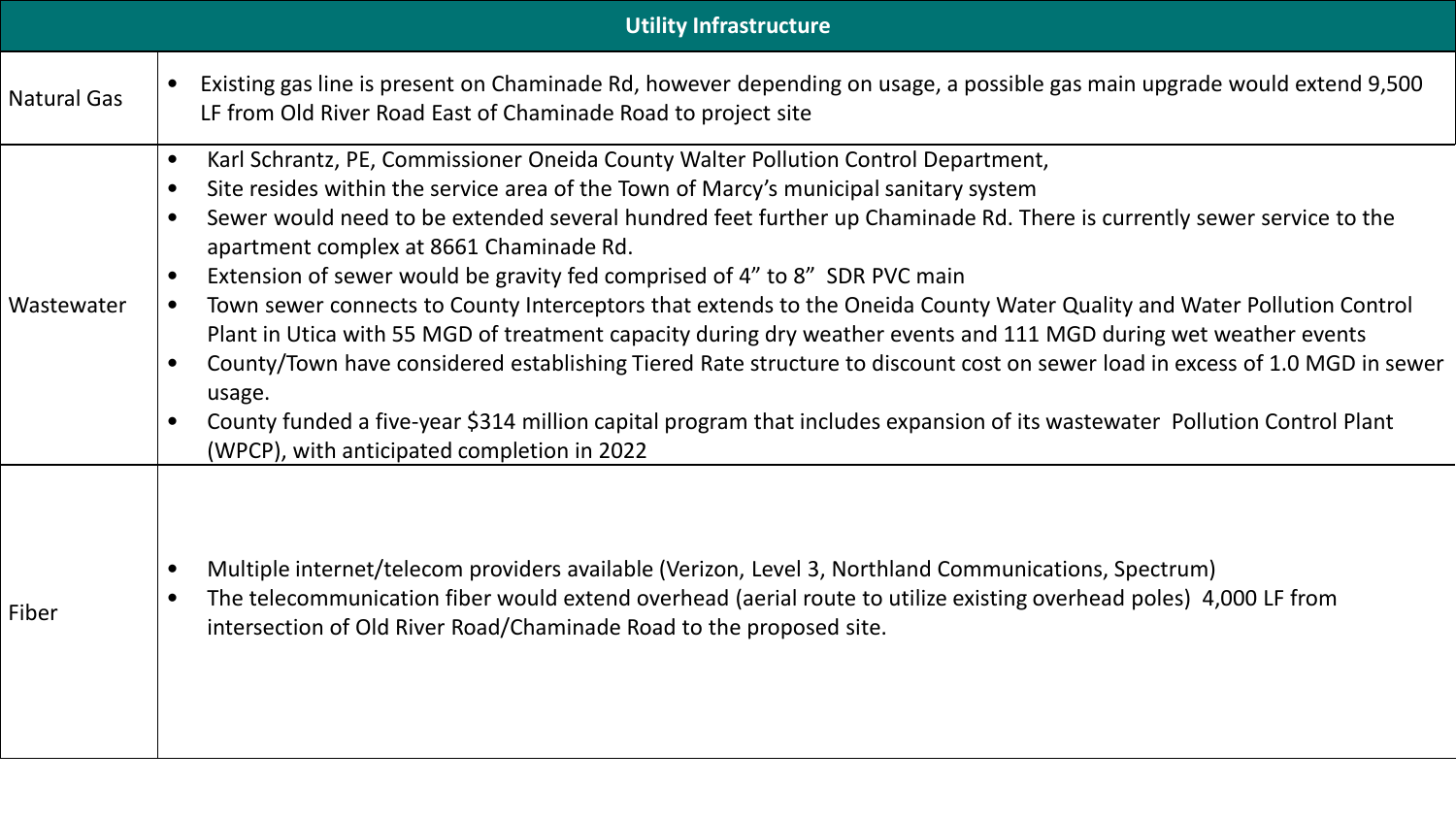| <b>Environmental Impact</b> |                                                                                                                                                                                                                                                                                                                                                                                                                                                                                                                                                                                                                                                                                                                                                                                                                                                                                                                                                                                                                                                                                                                                        |  |  |
|-----------------------------|----------------------------------------------------------------------------------------------------------------------------------------------------------------------------------------------------------------------------------------------------------------------------------------------------------------------------------------------------------------------------------------------------------------------------------------------------------------------------------------------------------------------------------------------------------------------------------------------------------------------------------------------------------------------------------------------------------------------------------------------------------------------------------------------------------------------------------------------------------------------------------------------------------------------------------------------------------------------------------------------------------------------------------------------------------------------------------------------------------------------------------------|--|--|
| Wetlands                    | Preliminary Jurisdiction of Wetlands Mapping completed with Buffalo District Office of the USACE with delineation of jurisdictional and<br>non-jurisdictional wetlands. Based on discussions with the Buffalo District Office, the site can accommodate a 1.0 million SF building<br>without encroachment on jurisdictional wetlands. Non-jurisdictional wetlands were identified and could be disturbed to maximize<br>development of the site                                                                                                                                                                                                                                                                                                                                                                                                                                                                                                                                                                                                                                                                                        |  |  |
| Floodplains                 | Site is not in Flood Hazard Area of Floodplain<br>FEMA information reveals that the project site is in an area with a 0.1% annual chance flood with average depth less than one foot or with<br>$\bullet$<br>drainage areas of less than one-square mile (Zone X)                                                                                                                                                                                                                                                                                                                                                                                                                                                                                                                                                                                                                                                                                                                                                                                                                                                                      |  |  |
| Environmental               | Full Environmental Assessment and Planning Study (September 2019) completed by Town and property owner to support creation of<br>Industrial Park site and the proposed abandonment of a portion of Chaminade Road from the Proposed development to NYS Route 291<br>at the northern site boundary (access from Chaminade Road south to Old River Road is recommended to connect to NYS Route 49/365<br>which is east/west highway that connects with I-90<br>Phase 1B Field Reconnaissance Survey completed as part of Archeological & Historic Study of project site was completed and findings<br>concluded that there is no need to proceed with further archeological investigations of the site.<br>EAF for Chaminade Industrial Park is consistent with 2009 Marcy Master Plan and 2016 Master Plan Update<br>Site does not have known uses or prior development activity that would require additional investigations or remediation activity<br>Most recent development activity near the project site was construction of the Walmart Distribution Center in 1995.<br>Contact information for Bob Lambe provided<br>$\bullet$ |  |  |
| Soil                        | Soil suitable for a large-scale manufacturing facility<br>$\bullet$<br>Geotechnical report and soil boring report prepared by Chazen Engineering (January 2019)<br>$\bullet$<br>Subsurface Stratigraphy revealed two distinct strata consisting of till ranging in thickness from 6-feet to 10.5-feet (Silt, Sandy Silt with<br>$\bullet$<br>Gravel); and shale bedrock below silt strata layer<br>Site would support shallow reinforced concrete foundations consisting of continuous strip footings and frost walls for a large industrial -<br>warehouse type structure<br>Recommendation in geotechnical report is that finished floor slab be a minimum of 5-feet above bedrock surface to minimize potential<br>for pyritic expansion effects.                                                                                                                                                                                                                                                                                                                                                                                   |  |  |
| Encumbrances                | N/A<br>$\bullet$                                                                                                                                                                                                                                                                                                                                                                                                                                                                                                                                                                                                                                                                                                                                                                                                                                                                                                                                                                                                                                                                                                                       |  |  |